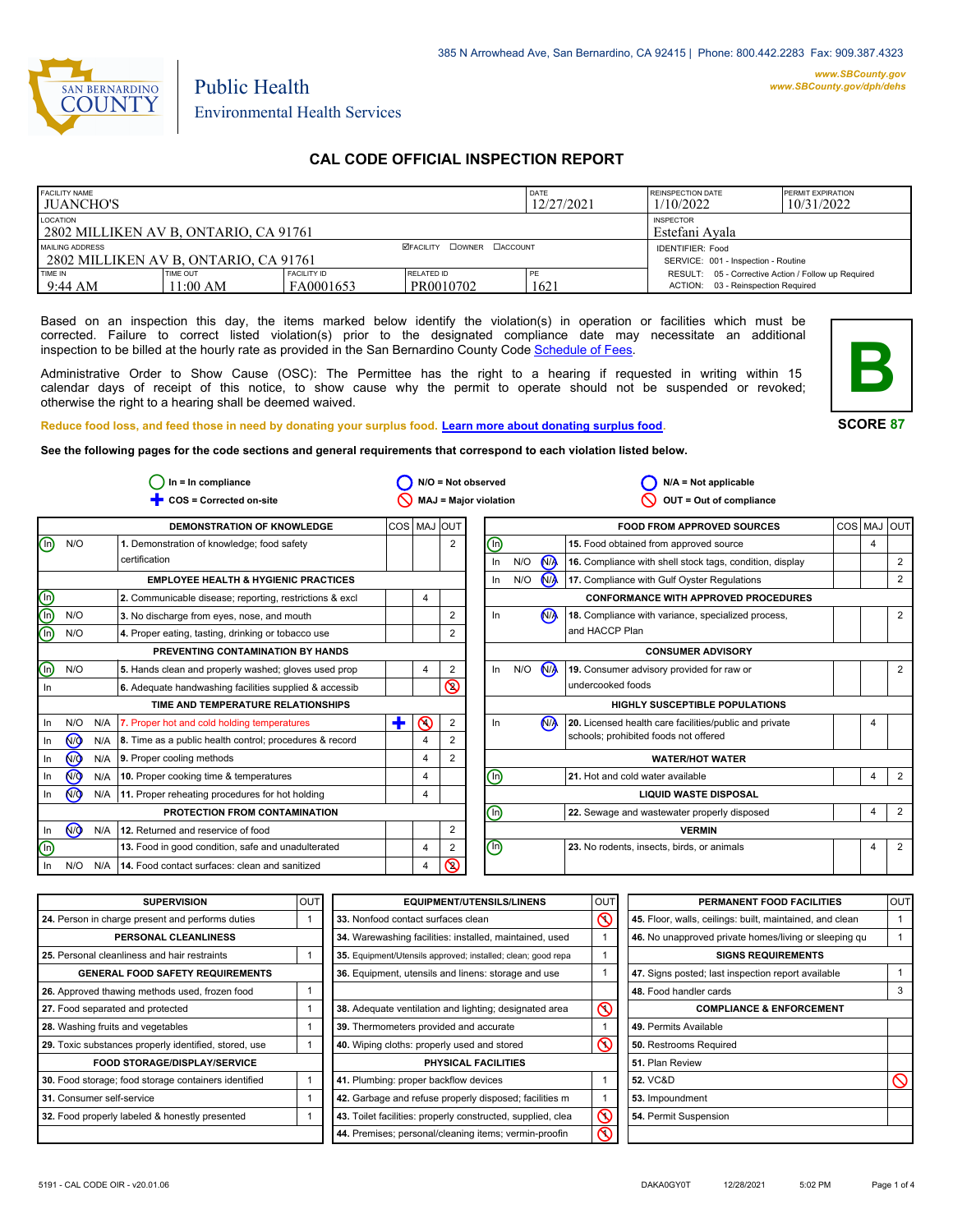

Public Health

## **CAL CODE OFFICIAL INSPECTION REPORT**

| FACILITY NAME<br><b>JUANCHO'S</b> |                                                                                                                  |                                                                                                                                                                                                                                                                                                                                                                                                                                                                                                                                                                                                                                                                                                          | DATE<br>12/27/2021                 |              |  |
|-----------------------------------|------------------------------------------------------------------------------------------------------------------|----------------------------------------------------------------------------------------------------------------------------------------------------------------------------------------------------------------------------------------------------------------------------------------------------------------------------------------------------------------------------------------------------------------------------------------------------------------------------------------------------------------------------------------------------------------------------------------------------------------------------------------------------------------------------------------------------------|------------------------------------|--------------|--|
| <b>LOCATION</b>                   | 2802 MILLIKEN AV B, ONTARIO, CA 91761                                                                            |                                                                                                                                                                                                                                                                                                                                                                                                                                                                                                                                                                                                                                                                                                          | <b>INSPECTOR</b><br>Estefani Avala |              |  |
|                                   |                                                                                                                  | 7. PROPER HOT AND COLD HOLDING TEMPERATURES                                                                                                                                                                                                                                                                                                                                                                                                                                                                                                                                                                                                                                                              | 71                                 | <b>MAJOR</b> |  |
| <b>POINTS</b>                     | Compliance date not specified<br>Complied on 12/27/2021<br>Violation Reference - HSC -<br>113996, 113998, 114037 | Inspector Comments: Observed the following food items out of temperature in cold holding drawers below<br>the cooking equipment:<br>- Raw shrimp at 51 F<br>- Cooked chile rellenos at 50<br>- Large block of cheese<br>Ensure all cold holding potentially hazardous foods are stored at 41 F or below.<br>Note: Person in charge stated the food items were in refrigeration unit since the night before. Internal<br>thermometer read at 50 F. These items were voluntarily discarded. See VC&D.<br>This violation was corrected on site.<br>All potentially hazardous foods moved to walk-in unit.<br>Do not use the unit until food can be stored at 41 F or below.<br><b>REINSPECTION REQUIRED</b> |                                    |              |  |

**Violation Description:** Potentially hazardous foods shall be held at or below 41F or at or above 135F. (113996, 113998, 114037, 114343(a))

**More Information: <https://youtu.be/RI6w5DtEs7w>**

## **6. ADEQUATE HANDWASHING FACILITIES SUPPLIED & ACCESSIBLE**

| <b>POINTS</b> | Compliance date not specified<br><b>Not In Compliance</b> | Inspector Comments: Observed hand wash sink to be blocked by large chips container and have frying<br>baskets in the basin. |
|---------------|-----------------------------------------------------------|-----------------------------------------------------------------------------------------------------------------------------|
|               | Violation Reference -                                     | Ensure hand wash sink is clear and accessible at all times.                                                                 |

**Violation Description:** Handwashing soap and towels or drying device shall be provided in dispensers; dispensers shall be maintained in good repair. (113953.2) Adequate facilities shall be provided for hand washing. (113953, 113953.1, 114067(f)). Handwashing sink is not separated from a warewashing sink by a 6 inch high metal splashguard or 24 inch separation. (113953) Handwashing sinks shall not be obstructed, inaccessible, used improperly or kept unclean. (113953.1)

## **14. FOOD CONTACT SURFACES: CLEAN AND SANITIZED**

| <b>POINTS</b> | Compliance date not specified                            | Inspector Comments: Observed the horchata dispenser nozzle to have excessive build up. |
|---------------|----------------------------------------------------------|----------------------------------------------------------------------------------------|
|               | <b>Not In Compliance</b>                                 | Ensure all food contact surfaces remain clean and in a sanitary manner.                |
|               | Violation Reference - HSC -<br>113984(e), 114097, 114099 |                                                                                        |

**Violation Description:** All food contact surfaces of utensils and equipment shall be clean and sanitized. (113984(e), 114097, 114099.1, 114099.4, 114099.6, 114101 (b-d), 114105, 114109, 114111, 114113, 114115 (a, b, d), 114117, 114125(b), 114135, 114141)

**More Information: <https://youtu.be/Gz6zPqZtv2s>**

## **33. NONFOOD-CONTACT SURFACES CLEAN**

| <b>POINTS</b> | Compliance date not specified         | Inspector Comments: Observed stored chemicals to have excessive food debris on packaging. |
|---------------|---------------------------------------|-------------------------------------------------------------------------------------------|
|               | <b>Not In Compliance</b>              | Maintain all non-food contact surfaces clean and in a sanitary manner.                    |
|               | Violation Reference HSC<br>114115 (c) |                                                                                           |

**Violation Description:** All nonfood contact surfaces of utensils and equipment shall be clean. (114115 (c))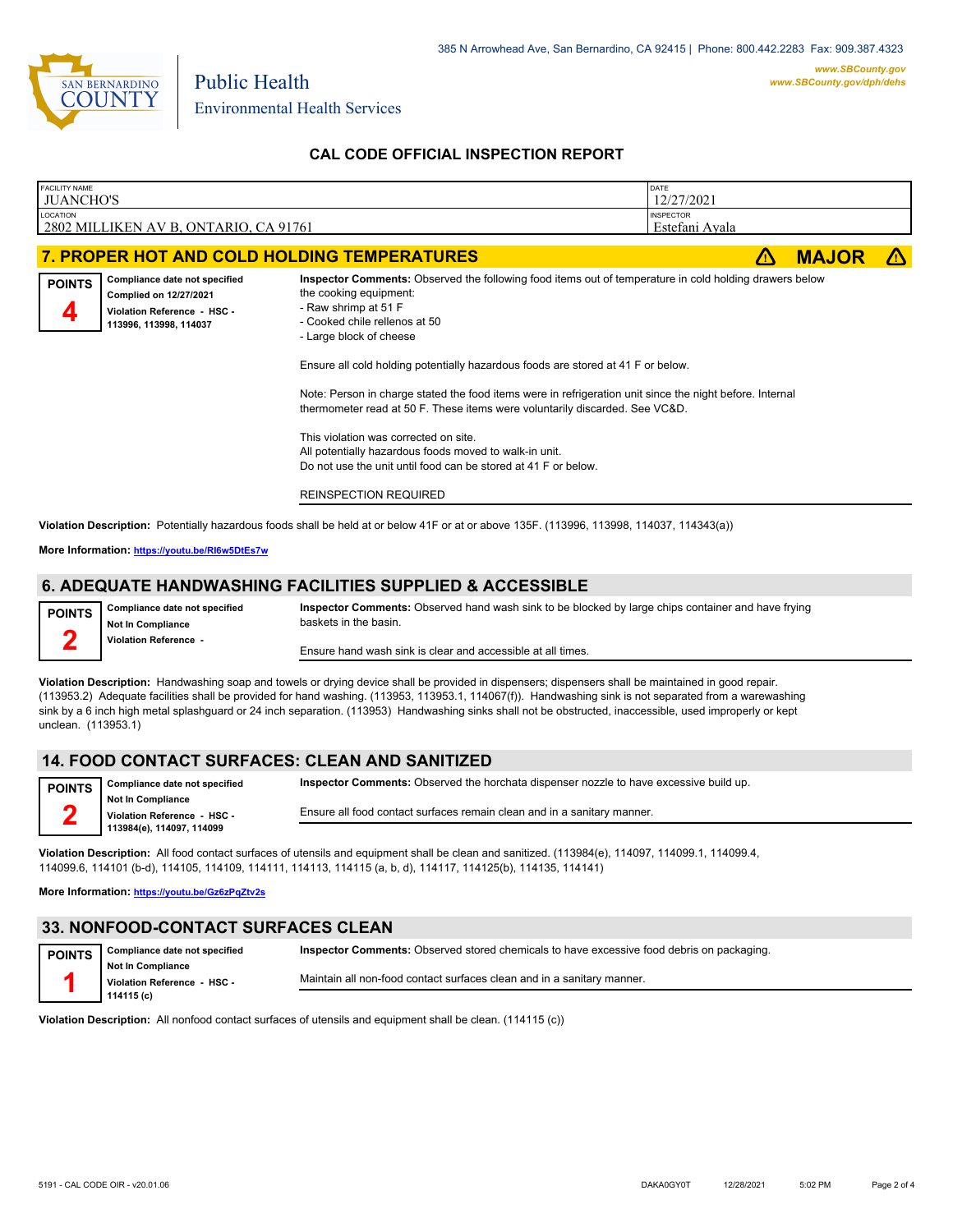

Public Health

## **CAL CODE OFFICIAL INSPECTION REPORT**

| <b>FACILITY NAME</b><br><b>JUANCHO'S</b>               | <b>DATE</b><br>12/27/2021          |
|--------------------------------------------------------|------------------------------------|
| LOCATION<br>2802 MILLIKEN AV B, ONTARIO,<br>. CA 91761 | <b>INSPECTOR</b><br>Estefani Avala |
|                                                        |                                    |

## **38. ADEQUATE VENTILATION AND LIGHTING; DESIGNATED AREA**

| <b>POINTS</b> | Compliance date not specified                    | <b>Inspector Comments:</b> Observed light bulb below the hood to be inoperable. |
|---------------|--------------------------------------------------|---------------------------------------------------------------------------------|
|               | Not In Compliance<br>Violation Reference - HSC - | Repair/ replace light bulb.                                                     |
|               | 114149.114149.1                                  |                                                                                 |

**Violation Description:** Exhaust hoods shall be provided to remove toxic gases, heat, grease, vapors and smoke and be approved by the local building department. Canopy-type hoods shall extend 6" beyond all cooking equipment. All areas shall have sufficient ventilation to facilitate proper food storage. Toilet rooms shall be vented to the outside air by a screened openable window, an air shaft, or a light-switch activated exhaust fan, consistent with local building codes. (114149, 114149.1) Adequate lighting shall be provided in all areas to facilitate cleaning and inspection. Light fixtures in areas where open food is stored, served, prepared, and where utensils are washed shall be of shatterproof construction or protected with light shields. (114149.2, 114149.3, 114252, 114252.1)

#### **40. WIPING CLOTHS: PROPERLY USED AND STORED**

**Compliance date not specified Not In Compliance Violation Reference - HSC - 114135, 114185.1 POINTS 1 Inspector Comments:** Observed a wet cloth at the cooks line and by the prep sink. Ensure all wet cloths are kept in sanitizer between use with proper sanitizer concentration.

**Violation Description:** Wiping cloths used to wipe service counters, scales or other surfaces that may come into contact with food shall be used only once unless kept in clean water with sanitizer. (114135, 114185.1, 114185.3 (d-e)) Sponges shall not be used in contact with cleaned and sanitized or in-use food contact surfaces. (114135)

**More Information: <https://youtu.be/QGKUN9MDxjg>**

### **43. TOILET FACILITIES: PROPERLY CONSTRUCTED, SUPPLIED, CLEANED**

| <b>POINTS</b> | Compliance date not specified | Inspector Comments: 1) Observed toilet outside of dispenser in both womens and mens restrooms. |
|---------------|-------------------------------|------------------------------------------------------------------------------------------------|
|               | <b>Not In Compliance</b>      |                                                                                                |
|               | Violation Reference - HSC -   | Ensure toilet paper is provided in a dispenser at all times.                                   |
|               | 114250.114276                 |                                                                                                |
|               |                               | 2) Observed mens hand wash sink faucet to be broken                                            |
|               |                               |                                                                                                |

Repair/ replace faucet

**Violation Description:** Toilet facilities shall be maintained clean, sanitary and in good repair for use by employees and patrons. Toilet rooms shall be separated by a well-fitting, self-closing door. Toilet tissue shall be provided in a permanently installed dispenser at each toilet. Location of toilet facilities used by patrons shall not be located to pass through food preparation, food storage, or utensil washing areas. (114250, 114250.1, 114276)

### **44. PREMISES; PERSONAL/CLEANING ITEMS; VERMIN-PROOFING**

**Compliance date not specified Not In Compliance Violation Reference - HSC - 114067 (j), 114123 POINTS**

**Inspector Comments:** Observed approximately 4 bottle of raid below the prep sink Household insecticides are not allowed for use in food facility.

**Violation Description:** The premises of each food facility shall be kept clean and free of litter and rubbish; all clean and soiled linen shall be properly stored; non-food items shall be stored and displayed separate from food and food-contact surfaces; the facility shall be kept vermin proof. (114067 (j), 114123, 114143 (a) & (b), 114256, 114256.1, 114256.2, 114256.4, 114257, 114257.1, 114259, 114259.2, 114259.3, 114279, 114281, 114282) Food preparation sinks, handwashing sinks and warewashing equipment shall not be used for the cleaning of maintenance tools, the holding of maintenance materials, or the disposal of liquid wastes. (114123) Open-air barbecue and/or outdoor wood burning oven must operate on the same premises, in conjunction with a permanent food facility and not in an area that may pose as a fire hazard. (114143(a) (b)) Janitorial sink or approved curbed cleaning facility (exemption for restricted food service facilities Section 114279 (b)) shall be provided. (114279(a)) First aid supplies must have a legible manufacturer's label and stored in a kit or container that is located to prevent contamination. (114256.4) Insect electrocution devices are not allowed in food or utensil handling areas. (114259.3)

**1**